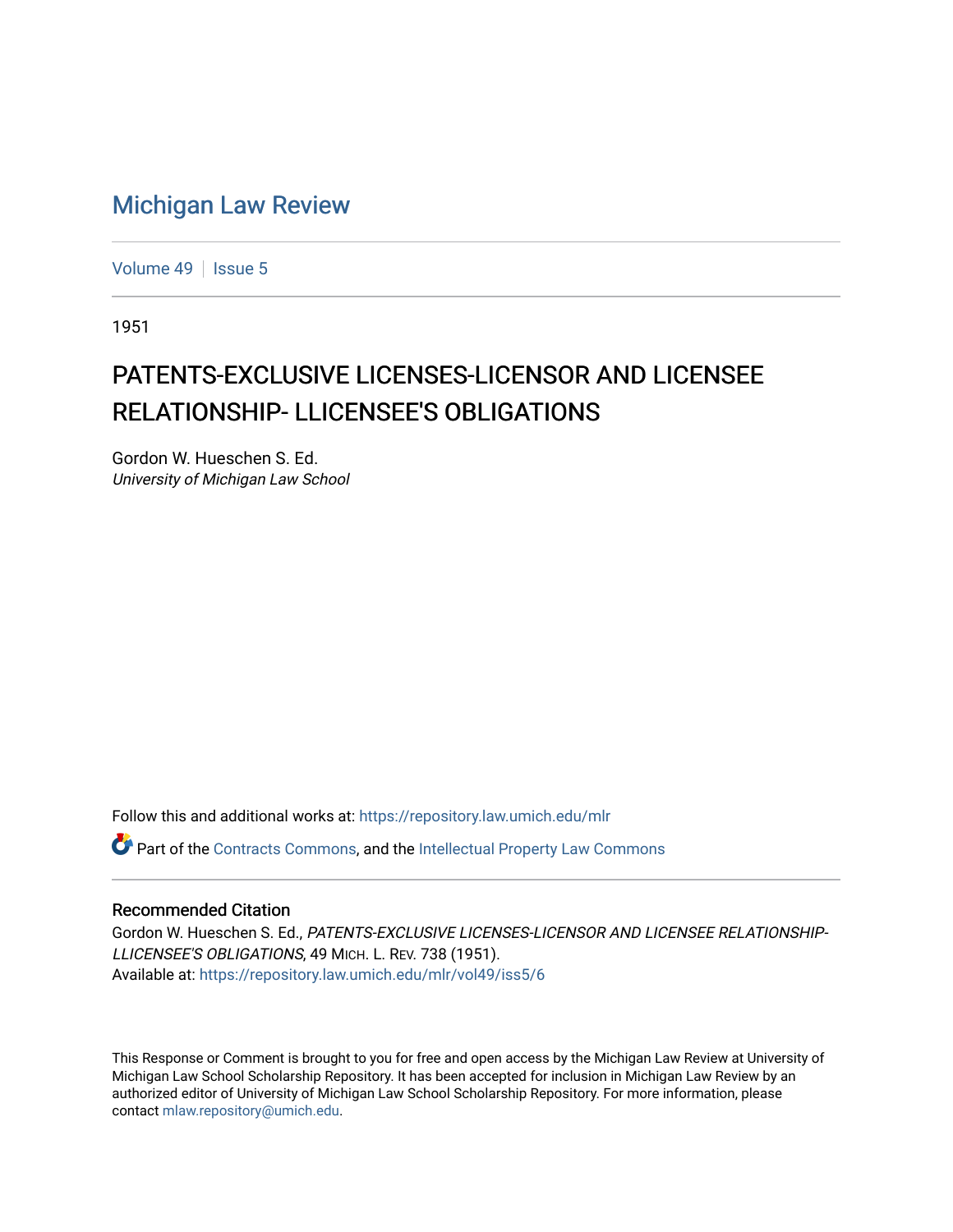PATENTS-EXCLUSIVE LICENSES-LICENSOR AND LICENSEE RE-LATIONSHIP-LICENSEE'S OBLIGATIONS-Patent licensing is today, as always, a very significant part of patent law. Since royalty licenses allow a patentee to realize pecuniary benefits from his invention without yielding ownership, as he would by an assignment, they are especially attractive to an inventor who anticipates considerable commercial success for his contribution, and who does not desire to lose all control of the invention for a lump sum, the adequacy of which must be, at best, speculative. From the licensee's standpoint, it is usually advantageous to be free of competition from others also operating under the same patent monopoly, at least within a limited area, and consequently an exclusive license is to his advantage. There is no question but that an exclusive license presents various advantages to both parties, and the proportion of patent licenses which are of an exclusive nature is therefore considerable.

A peculiar relationship, however, arises between patentees and their exclusive licensees, which does not arise in the case of an ordinary nonexclusive license, and which entails certain implied obligations on the part of the exclusive licensee. The patent licensee's obligations, while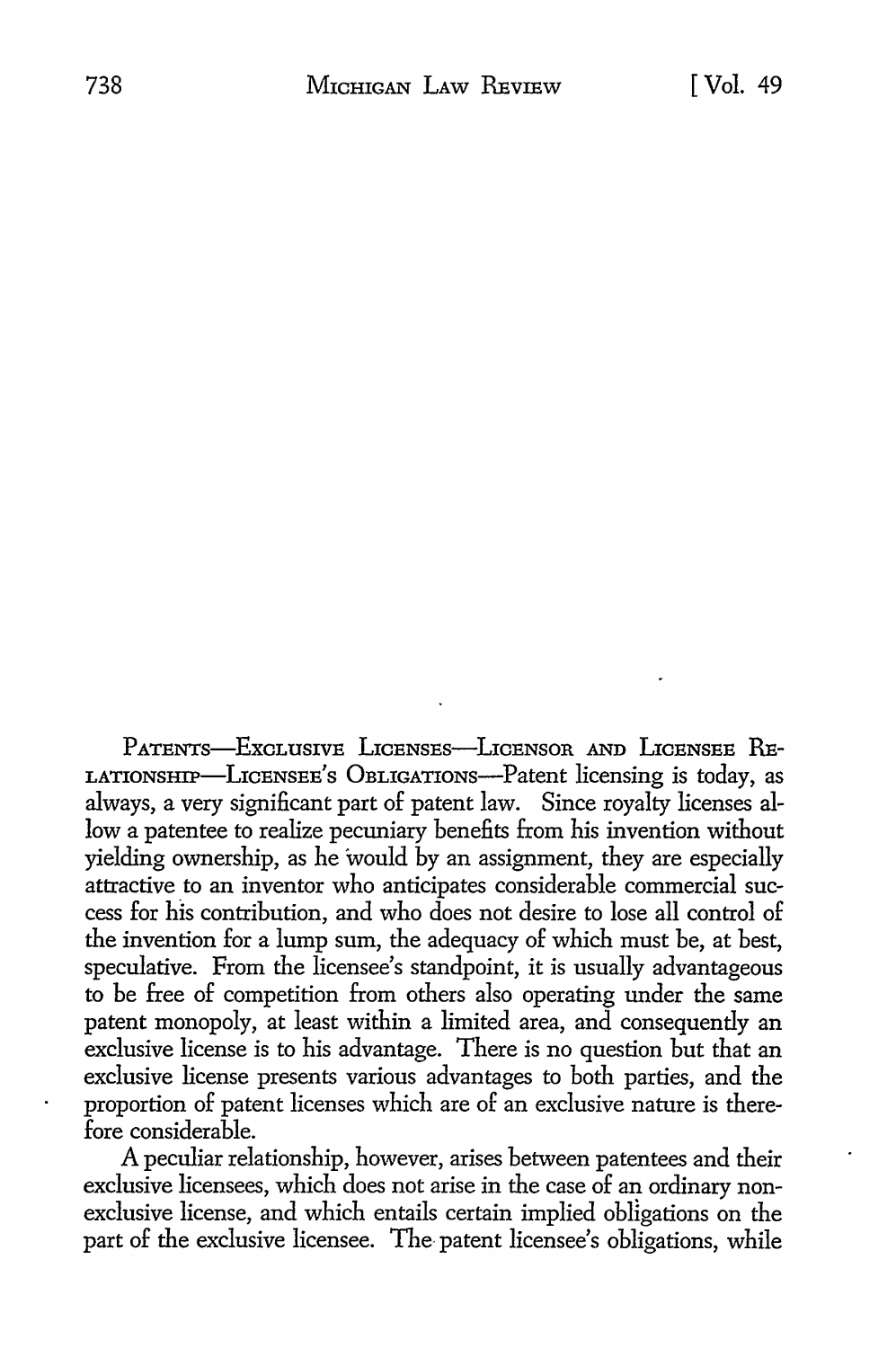established in other fields of contract-license law, have recently been questioned, and will undoubtedly be the storm center of conflicting policies for some time to come. The subject is therefore considered to be of interest, and it is the purpose of this comment to summarize the position of the courts on the matter as it has been expressed up to the present time.

I

## *Exclusive Patent License—Definition*

It has been stated that an exclusive license without reservations is to be regarded as an assignment, despite its description or identification as a license.<sup>1</sup> It has also been held that an exclusive license for one state makes the licensee a grantee for that state.<sup>2</sup> But while all exclusive licenses are clearly not assignments, there is a definite relation between an assignment on a royalty basis and an exclusive license, and for many purposes these are treated the same.<sup>3</sup>

From the foregoing, and from common usage of the word, it might well be supposed that the term "exclusive," as applied to "license," is the equivalent of "sole," and, indeed, Robinson states categorically, "An exclusive license confers upon the licensee the *sole* right to make, use, or sell the invention within the area or for the purposes described."<sup>4</sup> The Court of Appeals for the Second Circuit, however, has carefully pointed out<sup>5</sup> that an "exclusive" license is not the equivalent of a "sole" license. The real criterion of an exclusive license, in the court's view, is whether or not the license carries with it the obligation of the licensor

<sup>1</sup> Waterman v. Mackenzie, 138 U.S. 252 at 256, 11 S.Ct. 334 (1891).<br><sup>2</sup> Pendleton v. Ferguson, 15 Cal. (2d) 319, 101 P. (2d) 81, 45 U.S.P.Q. 371 (1940). 3 Infra note 13. It will be obvious that the present comment relates to copyright and patent assignments on a royalty basis as well as to exclusive licenses. For some of the characteristic differences between assignments and licenses, see United States v. General Electric Co., 272 U.S. 476 at 489, 47 S.Ct. 192 (1926) and cases there cited.

4 RoBrNsoN, THE LAw OF PATENTS 595 (1890); ELLIS, PATENT AssIGNMENTS AND LrcENSEs, 2d ed., 928 (1943), indexes the subject as follows: "Exclusive License-Equivalency to an Assignment."

<sup>5</sup>Western Electric Co. v. Pacent Reproducer Corp., (2d Cir. 1930) 42 F. (2d) 116 at 119, cert. den. 282 U.S. 873, 51 S.Ct. 78 (1930). The court relied upon Radio Corp. v. Emerson, (2d Cir. 1924) 296 F. 51, wherein a license was held exclusive despite an outstanding "personal nonexclusive and nontransferrable license," and upon Gaylor v. Wilder, 10 How. (51 U.S.) 477 (1850), where the patentee retained the privilege of practicing the invention within the licensed territory, paying the licensee a royalty. In the latter case, the instrument purported to be an assignment, but was held to be "a license only," since it was not the assignment of an undivided interest or the assignment of the entire monopoly in the area "licensed." It does not appear that Justice Taney held the purported assignment to be an exclusive license, but merely "a license only." Gaylor v. Wilder, supra, at 495. On this point cf. WALXER ON PATENTS, Deller's ed., §366, p. 1462 (1937) and 1949 supplement.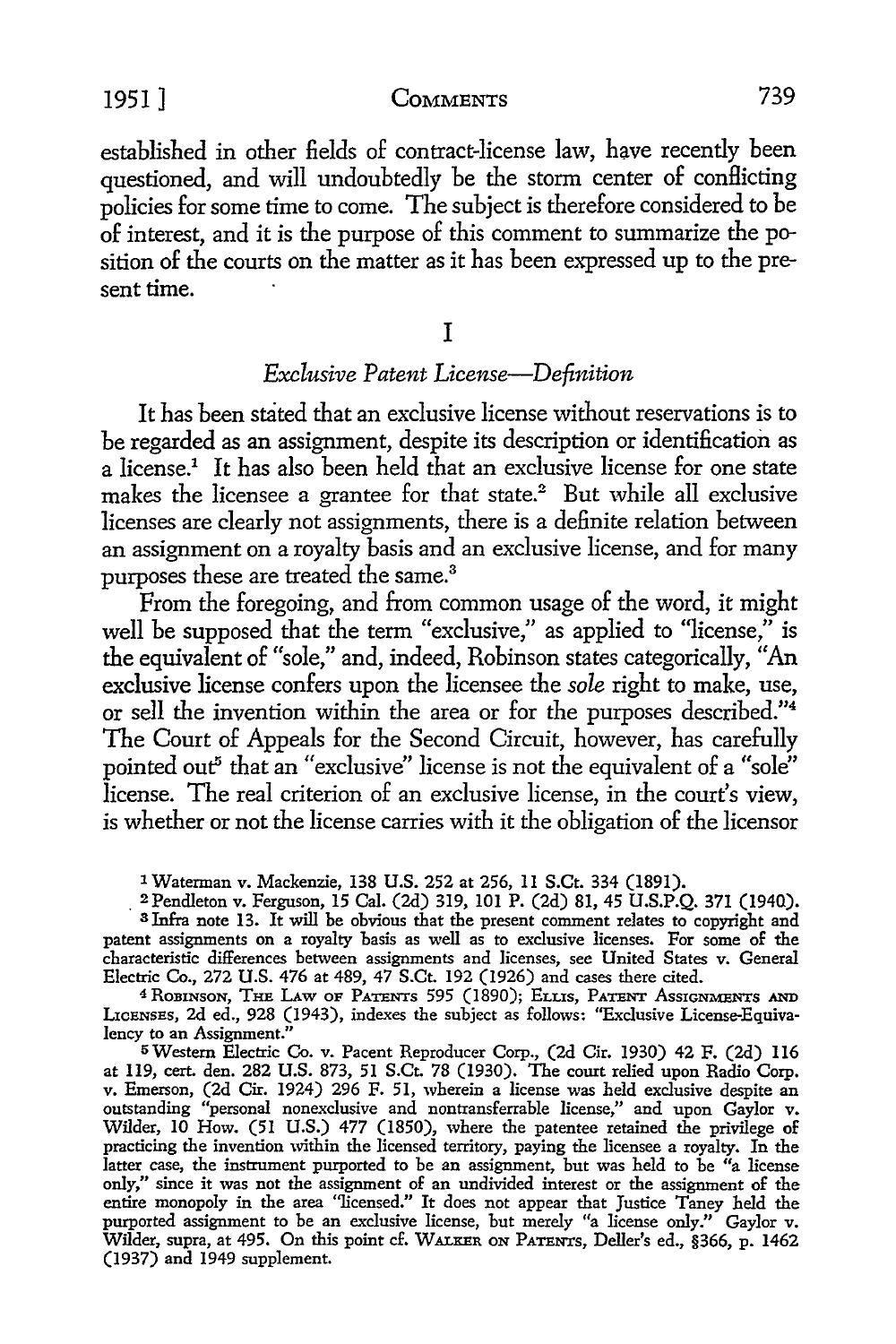not to grant or enlarge other licenses.<sup>6</sup> "In other words, a license is exclusive if it shuts off the competition which otherwise might thereafter emanate from the licensor."<sup>7</sup>

It is also to be noted that a patent license is not rendered non-exclusive merely because it exempts the United States or one of its departments from the scope thereof, since the government has a right to use or manufacture all patented inventions for a just compensation, determined by suit in the Court of Claims, under U.S.C. Title 35, section 68.<sup>8</sup>

It is obviously important to understand just what quantum of exclusiveness is required for a license to be deemed "exclusive" by the courts, lest a licensee, under a misconception that he is operating under a nonexclusive license, be unaware of the duties which might be incumbent upon him by virtue of the license being an exclusive one.

### II

## *Exclusive Licensee's Obligation to Exploit the Patent*

There is sound authority to the effect that an exclusive licensee must exploit the patent licensed.<sup>9</sup> It is stated in a leading treatise: "In the case of exclusive licenses there is considerable authority for the proposition that the licensee must use reasonable diligence or else render himself liable to have his license rescinded."<sup>10</sup> The theory of such a duty owing from the exclusive licensee is not at all a subtle one, since it involves nothing more than the implication of a covenant on the part of

<sup>6</sup>''We think this license made the defendant an exclusive licensee though it is true that the non-exclusive license to Westinghouse remained in effect. The argument that the Westinghouse license prevented the defendant from becoming an exclusive licensee does not take wholly into account the legal meaning of that term. As this court explained in Western Electric Co. v. Pacent Reproducer Corp., 2 Cir., 42 F. 2d 116, cert. denied 282 **U.S.** 873, 51 S.Ct. 78, 75 L. Ed. 771, it is not the equivalent of 'sole licensee.' A license can have the attributes which make it exclusive in the legal sense though it is not the only license. There may be one or more previous licenses which are non-exclusive and by contrast with the exclusive license are called bare. When this is so, the exclusive license does not, of course, cover the entire field, but it binds the licensor not to enlarge thereafter the scope of other licenses already granted or increase the number of licenses.'' Mechanical Ice Tray Corp. v. General Motors Corp., (2d Cir. 1944) 144 F. (2d) 720 at 725, cert. den. 324 U.S. 844, 65 S.Ct. 679 (1945).

<sup>7</sup>Guardino Tank Processing Corp. v. Olsson, 89 N.Y.S. (2d) 691 at 695, 81 U.S.P:Q. 318 (1949).

s Id. at 696. In Guardino Tank Processing Corp. v. Olsson, a license providing "such license to be exclusive within the aforesaid territory, except as to the United States Government or any department thereof. . ." was held merely expressive of what as a matter of law is a part of every agreement, in view of U.S.C. Title 35, §68. The grant to the United States was therefore found immaterial to the question of exclusiveness of the license.

9 Ellis, PATENT AssrGNMENTS AND UCENSBS, 1st ed. (1936); 2d ed. (1943). 10 Id. at 445 (1st ed.), 724 (2d ed.).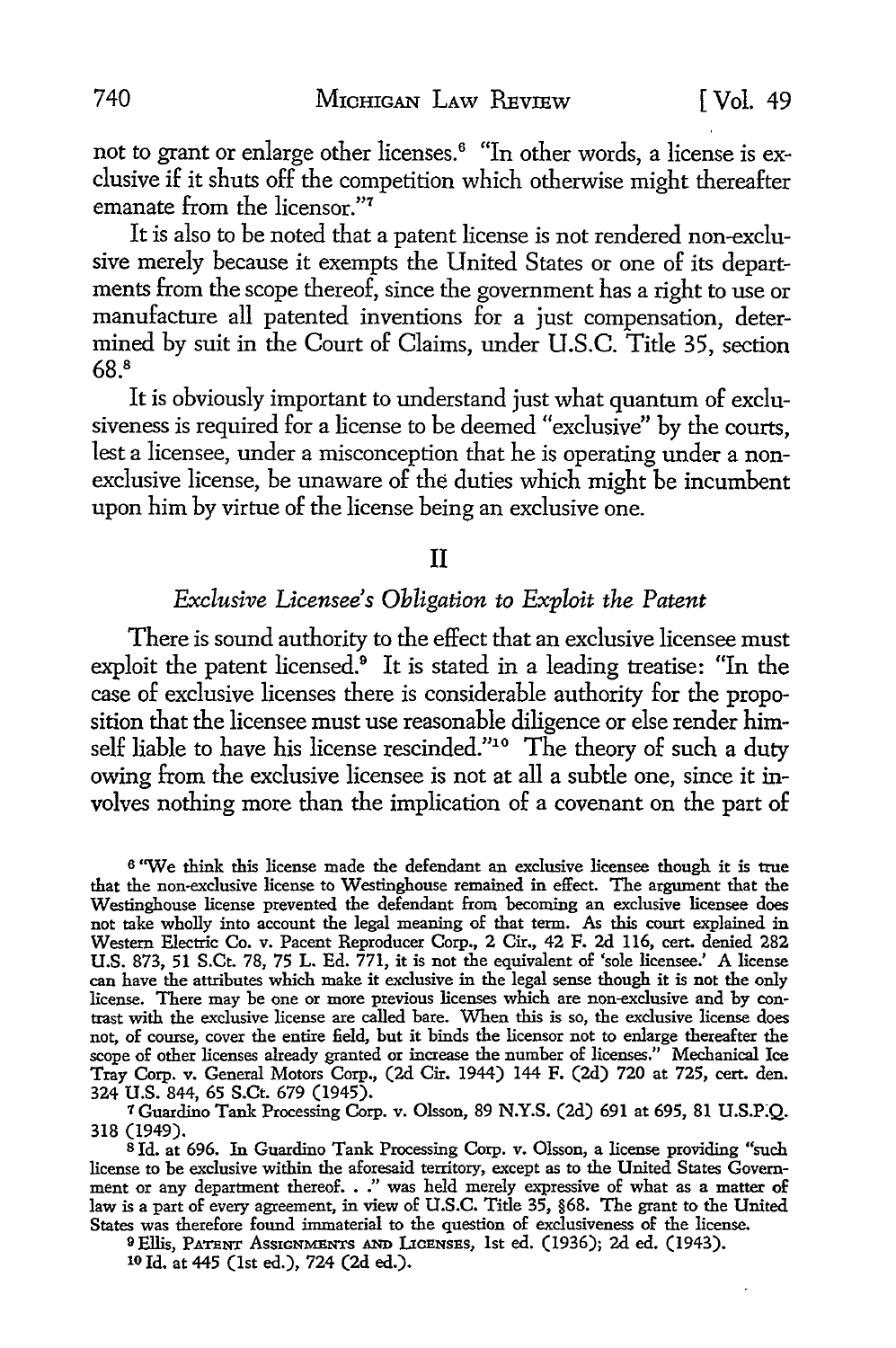1951 ] **CoMMENTS** 741

the licensee to work the patent in good faith to make it produce royalty income, the licensor's patent having been placed within the control of the licensee by virtue of the agreement. The implication of such a promise to exploit has been applied with uniformity to a wide variety of contracts in which the consideration for a grant of property lies in the payment of "sums of money based upon the earnings of the property transferred,"11 and is not by any means confined to the area of patent licensing.12 Neither is any distinction drawn between an exclusive patent license and an assignment on a royalty basis as to the application of the principle, and stipulation of a minimum royalty, which represents at least some base consideration for transfer of the property right, appears to have no relevancy to the question of a licensee's implied obligation to work the patent.<sup>13</sup>

12 Situations wherein the courts have implied a contract to render the subject matter of the transfer productive, conveyance of the interest being in consideration of money payment based upon earnings of the property transferred, include: McIntyre v. Belcher, 14 **C.B.N.S.** 654, 143 E.R. 602 (1863) (sale of a medical practice for a percentage of the proceeds over a four-year period); Telegraph Dispatch and Intelligence Co. v. McLean, L.R. 8 Ch. App. 658 (1873) (sale of news agency at price to be determined from profits); Conrad v. Morehead, 89 N.C. 31 (1883) (lease of mine); Breckenridge Asphalt Co. v. Richardson, 147 Ky. 834, 146 S.W. 437 (1912) (asphalt mining on royalty basis); Pritchard v. McLeod, (9th Cir. 1913) 205 F. 24 (sale of mining claims at price based on proceeds); Ellis v. Swan, 38 R.I. 534, 96 A. 840 (1916) and Stoddard v. Illinois Improvement Co., 275 Ill. 199, 113 N.E. 913 (1916) (stone quarrying); Wood v. Lucy, Lady Duff-Gordon, 222 N.Y. 88, 118 N.E. 214 (1917) (exclusive right to commercialize dress designs); Great Lakes and St. Lawrence Transportation Co. v. Scranton Coal Co., (7th Cir. 1917) 239 F. 603 (implied promise to transport coal); Diamond Alkali Co. v. P. C. Tomson and Co., Inc., (3d Cir. 1929) 35 F. (2d) 117 (loan to construct plant to use lender's raw materials, implied promise to do business for term of loan).

Other cases involving covenants to work include: Dow v. Harkin, 67 N.H. 383, 29 A. 846 (1892) (assignment of patent on royalty basis); Brewster v. Lanyon Zinc Co., (8th Cir. 1905) 140 F. 801 (license for exploration and development of oil and gas resources); Neenan v. Otis Elevator Co., (2d Cir. 1912) 194 F. 414 (assignment of patent requiring utilization within reasonable time); Oscar Barnett Foundry Co. v. Crowe, (3d Cir. 1915) 219 F. 450 (patent license to make stokers on royalty basis); Carbo-Frost Inc. v. Pure Carbonic, Inc. (8th Cir. 1939) 103 F. (2d) 210, cert. den. 308 U.S. 569, 60 S.Ct. 83 (1939) (patent license with promise to use best efforts in promotion); The Matzka Corp. v. Kelly Dry-Juice Corp., 19 Del. Ch. 359, 168 A. 70 (1933) (implied covenant to render patented licensed food preservation process productive); De Stubner v. Microid Process, Inc., 121 W.Va. 773, 6 S.E. (2d) 777 (1939) (implied covenant to exploit patented licensed pigments); and see cases cited in Guardino Tank Processing Corp. v. Olsson, 89 **N.Y.S.** (2d) 691 at 696-697, 81 U.S.P.Q. 318 (1949). See also MacDowell v. Ecorse-Lincoln Park Bank, 325 Mich. 591 at 596, 38 N.W. (2d) 921 (1949); 60 A.L.R. 901.

13 'There is no valid distinction in principle between an assignment or conveyance and the exclusive license before the court. In each the entire fate of the subject of the assignment or license is in the hands of the grantee. Nor does the provision for a minimum royalty payable whether or not the licensees actually use the patents affect the conclusion." Dwight and Lloyd Sintering Co. v. American Ore Reclamation Co., (D.C. N.Y. 1937) 44 F. Supp. 391 at 393 [citing Driver-Harris Co. v. Industrial Furnace Corp., (D.C. N.Y. 1935) 12 F. Supp. 918, and Telegraph Dispatch and Intelligence Co. v. McLean, L.R. 8 Ch. App. 658 (1873)].

<sup>11</sup> In re Waterson, Berlin and Snyder Co., (2d Cir. 1931) 48 F. (2d) 704 at 709.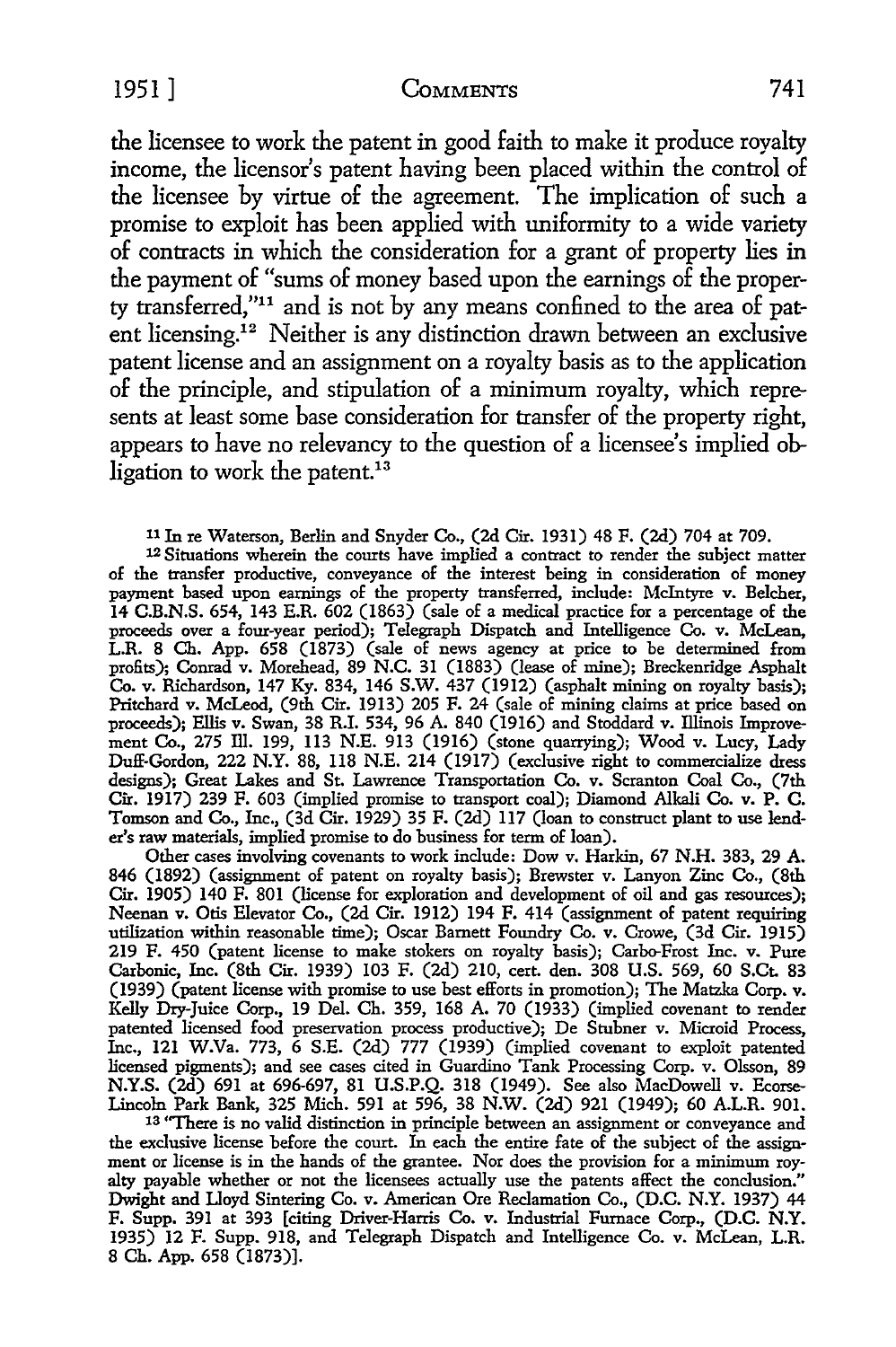Without question, the leading case on the subject is *In re Waterson, Berlin and Snyder Co.,* 14 which has been cited as authority in practically every subsequent decision on the subject. *In re Waterson* involved an assignment<sup>15</sup> of certain copyrights to the Berlin Company, with an agreement to pay the assignors one-third of all revenue received from mechanical reproductions less any expenses incurred, as well as to pay one cent upon each copy of the songs sold. The court held, in referring to the above royalty provisions, that "Such a provision involved an implied covenant to work the copyrights so far as reasonable under all the circumstances."16 The court then went on to say: "In both countries,<sup>17</sup> where there has been a conveyance upon an agreement to pay the grantor sums of money based upon the earnings of property transferred, the courts have implied a covenant to render the subject matter of the contract productive--if the property was a mine, a covenant to mine, quarry, or drill; if it consisted of a patent or copyright, a covenant to work the patent or copyright."18

. Subsequent decisions left little doubt that the implied covenant of the exclusive licensee was well established. *T esra Co. v. Holland Fur*nace Co.,<sup>19</sup> decided in 1934, admitted the doctrine but recognized an exception. The 1935 case·of *Driver-Harris Co. v. Industrial Furnace Corp.,2°* involving an assignment of patents with a minimum royalty , provision, wherein the defendant failed to pay royalties in consequence of which his receiver in bankruptcy was sued for rescission by the licensor, yields the following statement: "Where a patent is sold to be paid for on a royalty basis, a condition is implied that the patent will be worked to earn the stipulated royalties."<sup>21</sup> *Dwight and Lloyd Sin*tering Co. v. American Ore Reclamation Co.,<sup>22</sup> a 1937 decision, involved an exclusive license for the use of a patented ore-sintering process providing for a minimum royalty graduated over a term, together with a royalty of three cents per ton of ore processed. The court considered itself bound by the "language and reasoning" of *In re W aterson.23*  Again, in the recent case of *Broadcast Music*, Inc. v. Taylor,<sup>24</sup> a New

14 (2d Cir. 1931) 48 F. (2d) 704.

15 See note 13 supra.

1s (2d Cir. 1931) 48 F. (2d) 704 at 708.

17 Referring to England and the United States.

18 (2d Cir. 1931) 48 F. (2d) 704 at 709, with citation of cases; see note 12 supra. 19 (6th Cir. 1934) 73 F. (2d) 553. This case is discussed in §IV relative to the exception.<br>
20 (D.C. N.Y. 1935) 12 F. Supp. 918.

21 Id. at 919.

<sup>22</sup>(D.C. N.Y. 1937) 44 F. Supp. 391.

23 Id. at 393.

24 55 N.Y.S. (2d) 94, 65 U.S.P.Q. 503 (1945).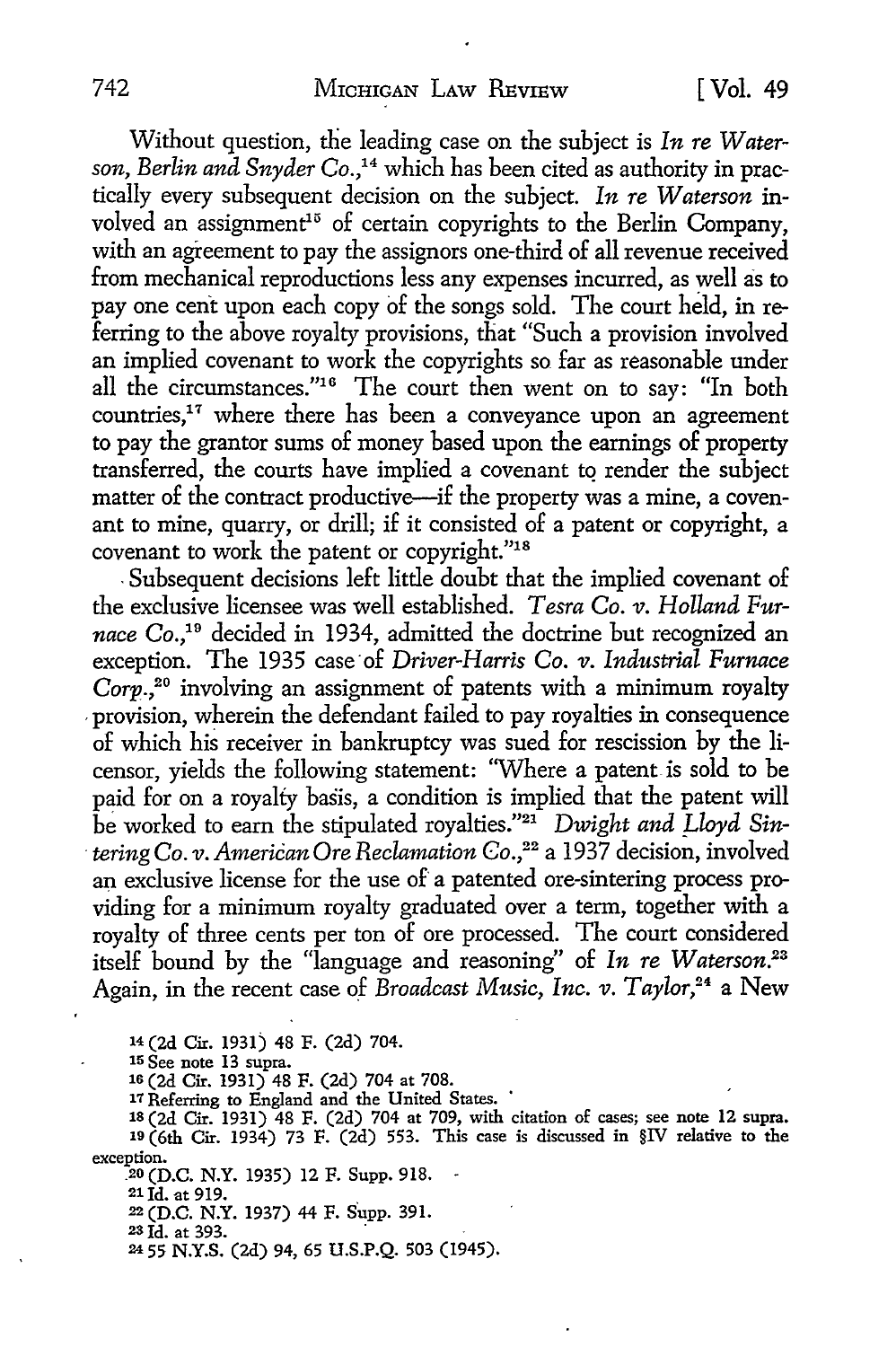York Supreme Court held:' "One who undertakes to work property, such as a copyright on royalty arrangement, becomes obligated to work it in good faith and for the benefit of the recipient of the royalties .... "25 Finally, in *Guardino Tank Processing Corp. v. Olsson,26*  the court stated:

"The doctrine of implied undertaking to perform fairly and in good faith appears *to* have been applied whenever the subject to be exploited, tangible or intangible, has been placed in [another's] exclusive possession. . . . ·

"In the case at bar, as in the cited cases, the fate of the subject matter was placed exclusively with the licensee for the purpose of exploitation, and, consequently, there was implicit in the arrangement the obligation of the licensee reasonably to exploit and to refrain from competition."27

The only question mark of this entire line of decisions was presented in *Mechanical Ice Tray Corp v. General Motors Corp.*,<sup>28</sup> wherein the same court which decided the *Waterson* case, speaking through Judge Chase, in strong dictum commented as follows:

"Whatever may be left of the rule of implied covenant of an exclusive licensee to exploit the licensed device in good faith rests, as the doctrine has always rested, upon the ground that not to hold the licensee to that standard of conduct would be unfair and inequitable between the parties to the license."<sup>29</sup>

Thus, although the latest court of appeals decision on the point expresses doubt as to the survival of the licensee's implied covenant, subsequent decisions<sup>30</sup> by lower New York courts, with the court of appeals decision squarely in front of them, evidence no doubt as to its existence, thus leaving the question open for re-evaluation the next time the problem appears.

### III

## *Exclusive Licensee's Collateral Obligation to Refrain from Entering into Competition with the Licensed Patent*

As a corollary *to* the implieg promise to work the patent, there is also an implied negative covenant that the exclusive licensee will not com-

2s Id. at 104.

20 89 **N.Y.S.** (2d) 691, 81 U.S.P.Q. 318 (1949).

27Jd. at 696-697. See also the patent cases.cited in the second paragraph of note 12, wherein the licensee's implied covenant was also found.

2s (2d Cir. 1944) 144 F. (2d) 720.

29 Jd. at 725. See note 71 infra. The reason for doubt as to existence of such covenant is the Mercoid decision, discussed infra under §VI.

· 30 The Broadcast Music [note 24 supra] and Guardino [note 26 supra] cases.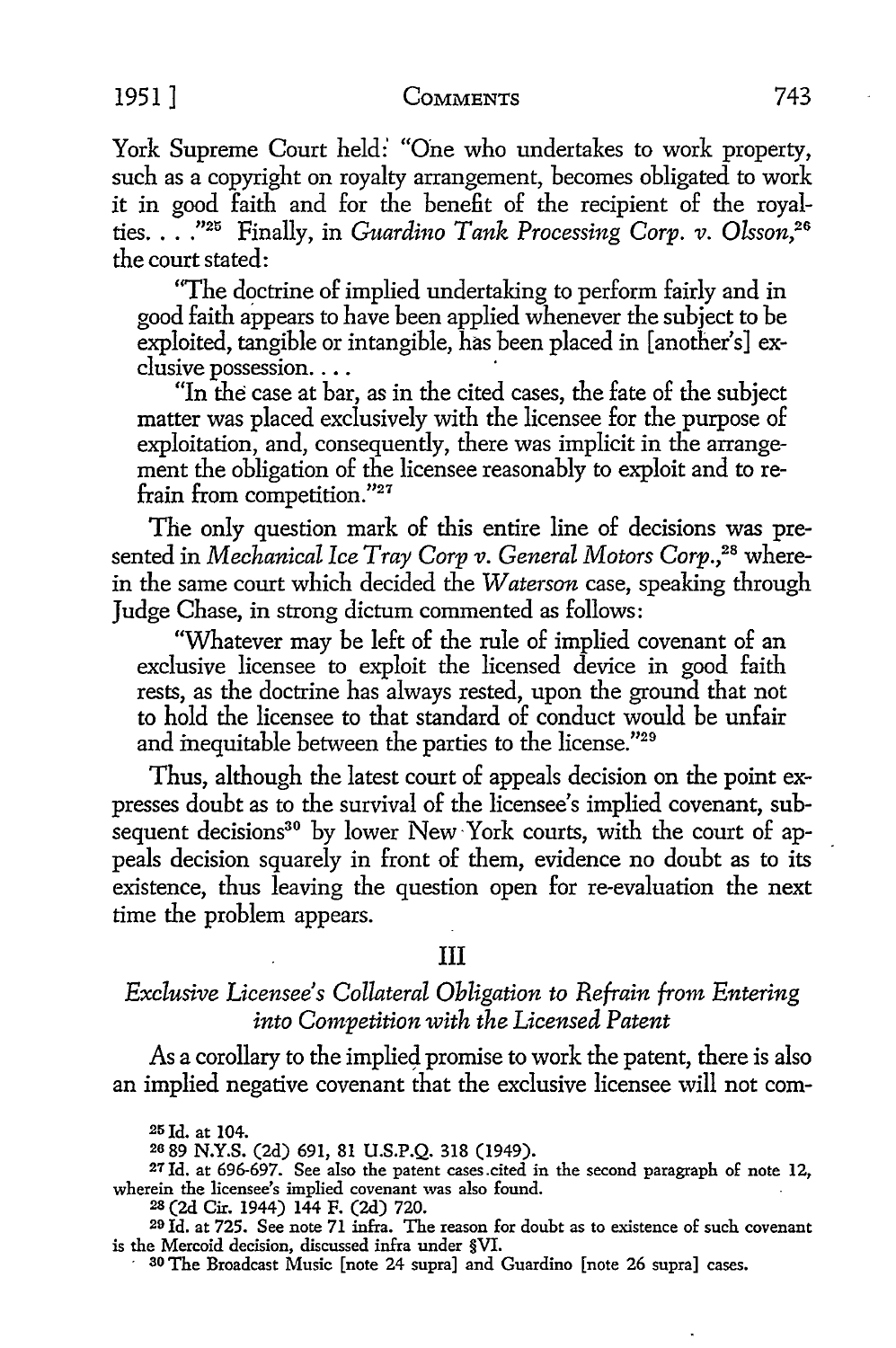pete with the patent, a covenant which is but a specific embodiment of the generally implied covenant that neither party will interfere with the rights of the other to enjoy benefits under a contract.<sup>31</sup>

In the most recent case on the point,<sup>32</sup> a New York Supreme Court held that there was "implicit in the arrangement the obligation of the licensee reasonably to exploit and to refrain from competition." In that case the exclusive licensee for the use of patented tank-cleaning equipment on a royalty basis paid royalties for a time, but then switched partially over to a competing process. Speaking of the licensor's rights under the contract, the court said: "In the last analysis, the right to be vindicated is that of exploitation in good faith of the Olsson patent, unfettered by voluntary competition on the part of the licensee...." $^{33}$ 

Other decisions in point are discussed in the following section, as these, while admitting the existence of the negative covenant, found the facts of the particular case to fall without the limitations recognized to exist with regard to the scope of the licensee's·implied obligations.

The *Mechanical Ice* Tray case,<sup>34</sup> however, also interjects a shadow of doubt into the area of the licensee's competition restraint. The court said:

"But even though the defendant is an exclusive licensee, there is some doubt whether that part of its duty to exploit the licensed trays in good faith which involves refraining from entering into competition with them has survived in a practical sense the decision in Mercoid Corp. v. Mid-Continent Investment Co. . . . "35

This statement obviously goes to the very existence of the negative covenant, and is not concerned with limitations thereof, as are the cases in the next section. 36

31 Uproar Co. v. National Broadcasting Co., (1st Cir. 1936) 81 F. (2d) 373 **at** 377, cert. den. 298 U.S. 670, 56 S.Ct. 835 (1936); Manners v. Morosco, 252 U.S. 317 at 327, 40 S.Ct. 335 (1920). See also Genet v. Delaware and Hudson Canal Co., 136 **N.Y.** 593, 32 N.E. 1078 (1893) (implied negative covenant against negligent destruction of coal mine where lessor received royalty on coal mined); Foster v. Callaghan and Co., (D.C. **N.Y.** 1918) 248 F. 944 (implied negative covenant against falsely advertising competing work where publisher agreed to advertise and supply plaintiff's book for ten-year period); Parev Products Co. v. I. Rokeach and Sons, Inc., (2d Cir. 1941) 124 F. (2d) 147 (implied negative covenant not to sell second fat substitute in such a manner as to invade market of licensed fat substitute). See also Dorsey v. Oregon Motor Stages, 183 Ore. 494 at 543, 194 P. (2d) 967 (1948).

s2Guardino Tank Processing Corp. v. Olsson, 89 N.Y.S, (2d) 691, 81 U.S.P.Q. 318 (1949).

<sup>83</sup>Id. at 698.

<sup>34</sup>(2d Cir. 1944) 144 F. (2d) 720. See note 6 supra.

85 Id. at 725.

36 The impact of the Mercoid case on the doctrine of licensee's implied covenants is discussed infra under §VI.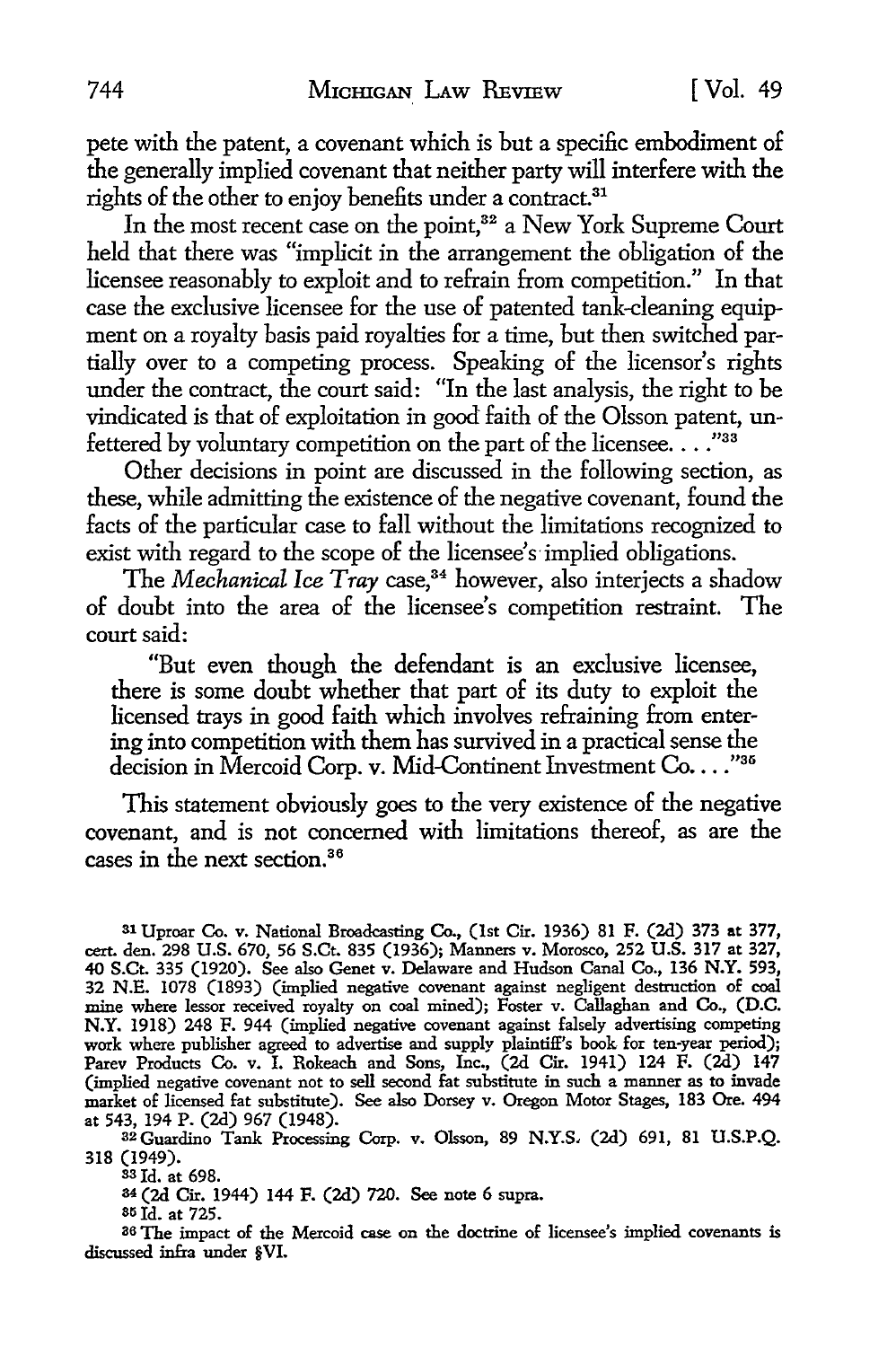## IV

## *Limitations on the Scope of Licensee's Obligations*

Admitting the existence of the licensee's implied covenants, it would be supposed immediately that they are qualified rather than absolute, and such appears to be in fact the case. The limitations were strongly indicated in the *Waterson* case, where Judge A. Hand stated: "Such a provision involved an implied covenant to work the copyright *so far as was reasonable under the circumstances."*<sup>37</sup>

This limitation of "reasonableness" has followed the development of the implied covenants up to the present, appearing in various terms in the general language cited previously, usually in context with "good **faith."<sup>38</sup>**

On the question of what is good faith, reasonable effort on the part of the licensee, *Tesra Co. v. Holland Furnace Co.*<sup>39</sup> is enlightening. The case involved the assignment of patent rights from Tesra to Holland with provision for royalty payment of one dollar per unit until the payment of \$50,000 to Tesra. Holland had discontinued manufacturing under the agreement. After finding that the contract did not contemplate that Holland should make any particular number of units, and that the substantial down payment by Holland was not an indication that Holland was to be bound under all circumstances to pay the \$50,- 000, the court went on to say:

"It was contemplated that the appellee would make a good faith effort to manufacture and sell as many of the units as it could with profit.... The District Court found, and this finding is supported by substantial evidence, that there was an attempt on the part of the appellee in good faith to manufacture and sell the device. This is all it was obligated to do under the contract . . . and hence it is not liable for breach of the contract."40

While the assignee in the Tesra case was obviously not required, under any implied covenant, to do more than make a good faith, reasonable attempt to work the patent, which had been done, this is but a short step from saying that he is not required to meet outside competi-

37 Jn re Waterson, Berlin and Snyder Co., (2d Cir. 1931) 48 F. (2d) 704 at 708. 38 "Good faith": Broadcast Music Inc. v. Taylor, 55 N.Y.S. (2d) 691 (1949); "good faith," "reasonably": Guardino Tank Proc. Corp. v. Olsson, 89 N.Y.S. (2d) 94 (1945); "good faith": Mechanical Ice Tray Corp. v. General Motors Corp., (2d Cir. 1944) 144 F. (2d) 720.

s9 (6th Cir. 1934) 73 F. (2d) 553.

40 Id. at 555. While both the Waterson and the Tesra cases deal with assignments rather than exclusive licenses, the applicable principle is the same in both cases. See note 13 supra.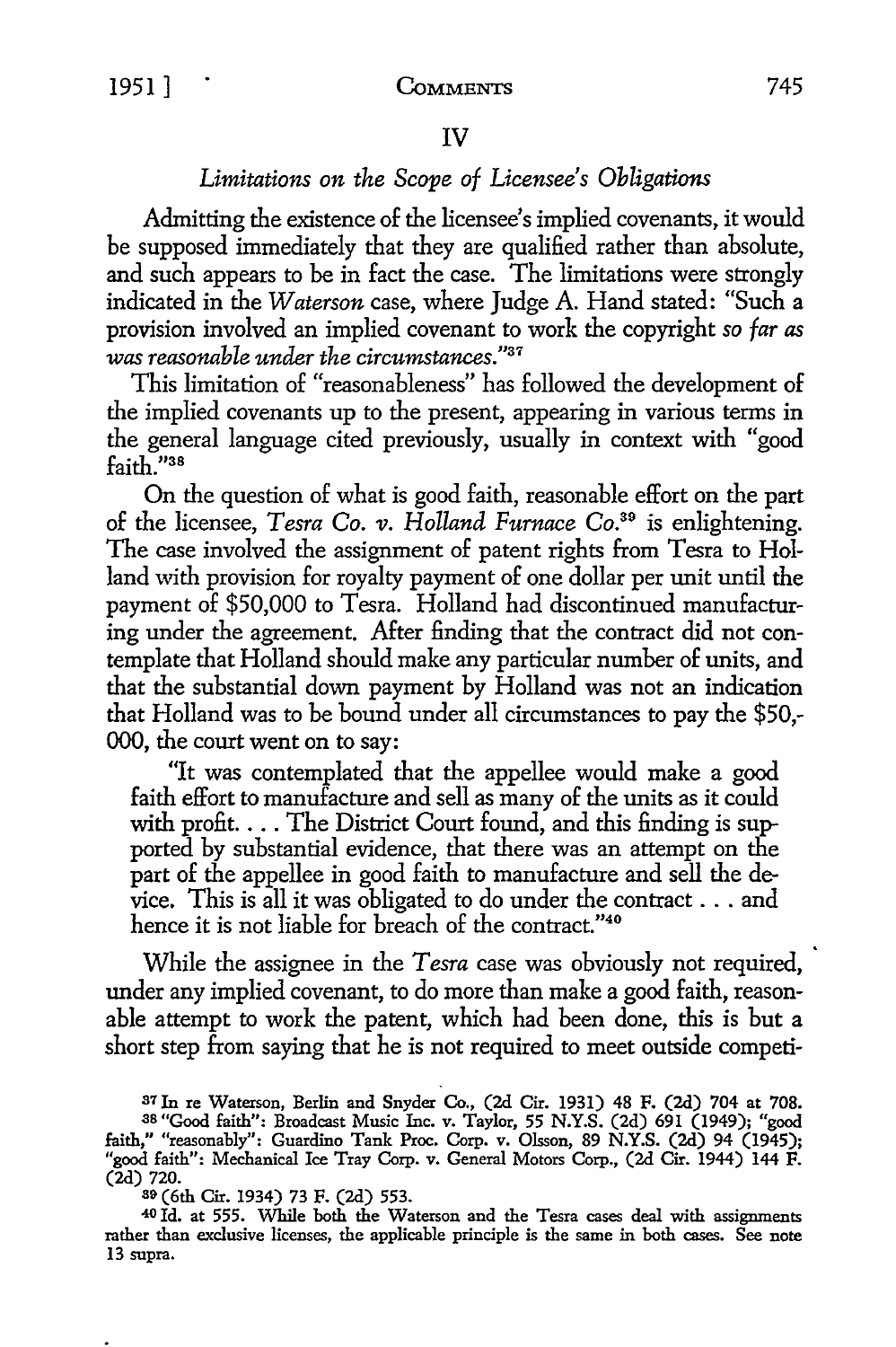tion with the licensed product, if it is impossible to do so with profit. The latter limitation, as a specific example of unreasonableness, has also become thoroughly engrafted as a limitation upon the doctrine of licensee's implied covenants, and, froni the decided cases, appears to be the one most often relied upon by a defendant being sued upon a basis of implied covenant to work or to refrain from competition with the licensed patent.<sup>41</sup>

The case of *Dwight and Lloyd Sintering Co. v. American Ore Reclamation* Co.42 is especially interesting as it involved an exclusive license on an ore-sintering process, including the right to sublicense the plaintiff's patent. The licensee induced a third party to take a license under one of its own patents rather than that of the licensor, although the process which the third party would be employing was substantially that of the licensed patent. Plaintiff urged the licensee's implied covenant as a basis of his claim to rescission and royalties. The court replied to plaintiff's contention in the following words:

"The obligation to exploit diligently does not necessarily exclude all competition by the licensee with the licensed patent. Thorn Wire Hedge Co. v. Washburn and Moen Mfg. Co., 159 U.S. 423, 16 S.Ct. 94, 40 L. Ed. 205; Eclipse Bicycle Company v. Farrow, 199 U.S. 581, 26 S.Ct. 150, 153, 50 L. Ed. 317. In the latter case the court stated: 'Due business diligence would not require it [the assignee] to enter into a hopeless contest, and would not prevent it from.avoiding such a contest by purchase' of a patent for a competing article.

"These decisions make it clear that mere ownership and use of a competing patent do not necessarily in themselves constitute

. 41 See Parev Products Co. v. I. Rokeach and Sons, Inc., (2d Cir. 1941) 124 F. (2d) 147, wherein the £nding of an implied covenant not to vend a competing product was refused, since sale of the competing product was necessary to meet certain outside competition. The covenant implied is given in note 31 supra. As to the value of the covenant implied, query? Cf. Randall v. Peerless Motor Car Co., 212 Mass. 352, 99 N.E. 221 (1912) where a covenant to use "best effort" was construed to exclude all competition.

In Eclipse Bicycle Co. v. Farrow, 199 U.S. 581, 26 S.Ct. 150 (1905), it was held that the assignee of certain coaster brake rights was not required to pay royalty, according to the contract terms, for coaster brakes of a second type, superior to the assigned type.

Briggs v. United Shoe Manufacturing Co., 92 N.J. Eq. 277, 114 A. 538 (1920) cert. den. 254 U.S. 653, 41 S.Ct. 149 (1920) followed the Eclipse case, and held no duty on the assignee to pay the assignor royalty where the machine the assignee was producing superseded the assigned invention.

Carbo-Frost, Inc. v. Pure Carbonic, Inc., (8th Cir. 1939) 103 F. (2d) 210, cert. den. 308 U.S. 569, 60 S.Ct. 83 (1939), held that the licensor under an exclusive license to use patented "liquefiers" for converting solid carbon dioxide or "dry ice" to gas or liquid, in return for licensee's express promise to use best efforts to promote use of the liquefiers, could recover royalties for licensee's use of other liquefiers in the absence of evidence that the other liquefiers were better than, and substantially different from, the licensed device.

42 (D.C. N.Y. 1937) 44 F. Supp. 391.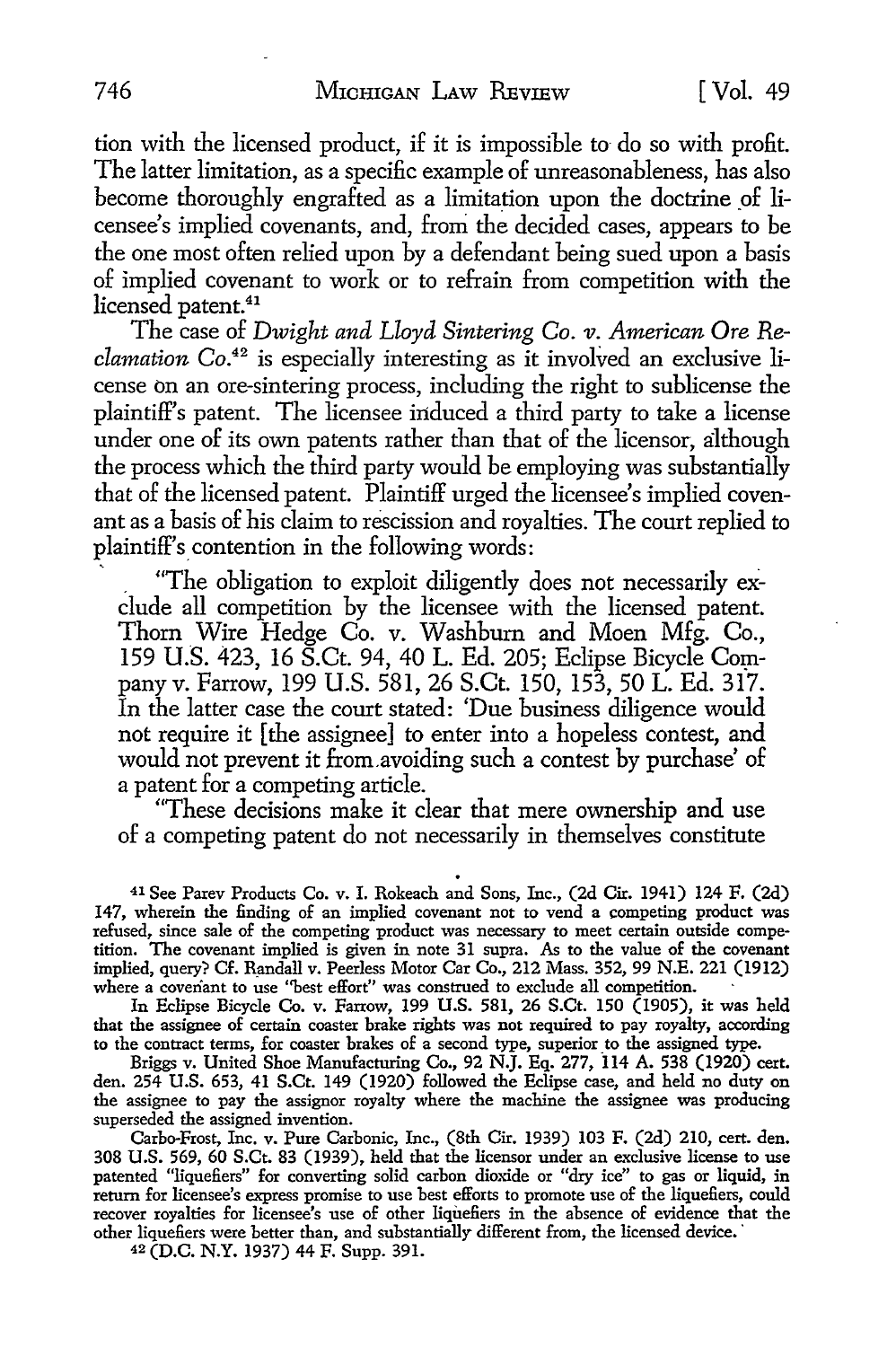#### 1951] COMMENTS 747

a violation of the implied obligation to use due diligence in working the patent. Whether due diligence has been exercised is a question of fact to be determined in each case."43

The court then went on to specify many factors which were considered pertinent to a consideration of the question.

The *Guardino* case offers the following paragraphs relating to the competition limitation of the licensee's implied covenants: ·

"The obligation to refrain from competition was not absolute, as might have been the case if there was present an express provision against any and all competition. The implied obligation to refrain from competition was subject to the condition that it be economically feasible and did not require submission to competition without reasonable chance of success."<sup>44</sup>

The court also stated:

"This court is of the opinion that the\_ defendant utilized the Wheeler system solely to evade payment of the royalty incident to the use of the Olsson system and that the use of the Wheeler system was not in anywise due to competitive conditions. The court further finds that the third-party defendants knowingly and willfully utilized the Wheeler system in competition with the Olsson system and did not exercise reasonable effort to exploit the Olsson system."<sup>45</sup>

Plaintiffs were therefore allowed rescission of the license agreement and an accounting for profits made by the defendant under the substitutive system with royalties to be computed thereon for the plaintiffs.

The *Mechanical* Ice Tray case,<sup>46</sup> however, bears closer scrutiny, both because it is the latest court of appeals decision on the point and also because of its rather unique fact situation. Plaintiff there alleged breach of the exclusive licensee's implied covenants, in that defendant had failed to exploit the licensed inventions in good faith and had manufactured and sold a competing tray.<sup>47</sup> After finding the license to

<sup>43</sup>Id. at 394. See also Thom Wire Hedge Co. v. Washburn and Moen Mfg. Co., cited in the above quotation, where the Supreme Court refused to imply a covenant not to manufacture barbed wire under any patents except that assigned defendant by plaintiff on a royalty basis, the assignment expressly calling for defendant's reasonable diligence in supplying the demand for the patented article. Thom Wire Hedge Co. v. Washbµm and Moen Co., 159 U.S. 423 at 450, 16 S.Ct 94 (1895).

44 89 N.Y.S. (2d) 691 at 697-698, 81 U.S.P.Q. 318 (1949).

<sup>45</sup>Id. at 699.

46 (2d Cir. 1944) 144 F. (2d) 720. .

47 The case arose on a suit for accounting and to recover royalties allegedly due under an exclusive license of certain patents on ice trays for refrigerators. Defendant originally paid royalties on types 2, 3, and 7 trays, but after an infringement suit [Mechanical Ice Tray Corp. v. Abraham and Straus, Inc., (D.C. N.Y. 1940) 31 F. Supp. 938], brought by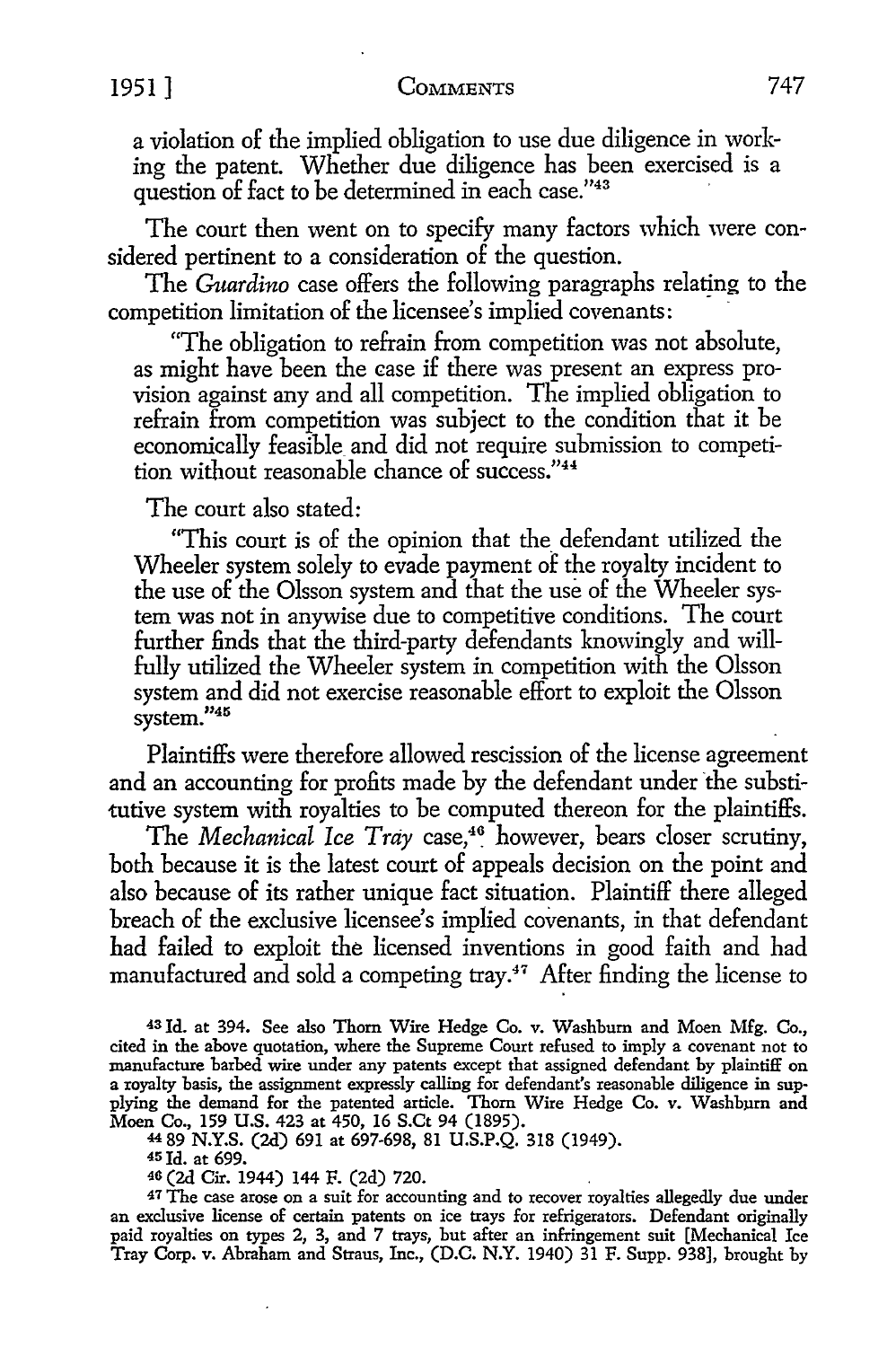be exclusive, 48 and expressing doubt as to the survival of the licensee's implied covenants,<sup>49</sup> the court went on to discuss limitations of the covenants in the following words:

"There is one well recognized exception to the doctrine as it has previously been applied. That is where there is outside competition which the exclusive licensee cannot meet with reasonable chance of success with the licensed article [citations omitted $50$ ]. If such competition comes from something not better commercially than the licensed device he must meet it by means of the latter. If he sees fit to overcome the competition by purchasing the right to make the competing article, he cannot substitute the latter for the licensed device without thereby violating his covenant to exploit so long as he retains an exclusive license. But if competition comes from a better article than the one licensed, he is under no obligation to try with no hope of success to meet it with the licensed device. Compare Parev Products Co. v. I. Rokeach & Sons, 2 Cir. 124 F. 2d. 147. Faced with such a business situation he may, if he can, obtain and exercise the right to make or use the competing article without violating any obligation to exploit under his exclusive license."51

plaintiff at defendant's request, General Motors was no longer required to pay royalties on types 2 and 3, as these were held to be outside the scope of the patent claims. The license provided that Mechanical would sue infringers at defendant's request, and that, if any claims were held invalid or construed, General Motors would no longer pay royalties on trays covered by the invalidated claims or on trays previously supposed to be covered **by**  claims which were construed to exclude them.

Since claims covering type 7 tray were unaffected by the Abraham and Straus suit, defendant continued to pay royalties on this type tray. Defendant, however, developed a tray of its own, called type 4, and sold large numbers of this type. Mechanical claimed royalties were due on all sales of type 4 trays, which were alleged to be substantially identical with the type 7 tray. Type 4 was found not to be substantially identical with type 7, and hence did not infringe plaintiff's claims to the type 7 trays.

The second ground of recovery urged (breach of licensee's implied covenants) was based upon sale of the type 4 tray coupled with reduced production and sale of the type 7 tray. This ground of recovery, sustained by the trial court, was overruled by the court of appeals, on the finding that type 4 was just as similar to types 2 and 3 as it was to type 7, and did not compete with type 7 any more than with types 2 and 3. Since types 2 and 3 were without the scope of the patent claims, it was permissible for defendant to make these types, under the license agreement, and, according to the court, any substantial equivalent thereof as well. The court therefore held that the defendant was doing only what the license provided it might do, in selling type 4 trays which were substantially equivalent to types 2 and 3.

Both the majority and dissent seemed to agree on defendant's liability if the implied covenant was found to have been breached, but the majority felt that the license agreement did away with implied covenants as to type 4 as well as to types 2 and 3.

48 See note 6 supra.

49 These aspects of the case are found supra under §§II and III.

50 See. note 41 supra.

51 (2d Cir. 1944) 144 F. (2d) 720 at 725-726. In such case the licensor probably has the remedy of rescission available, unless the court refuses to find the licensee's implied covenants. See §V infra.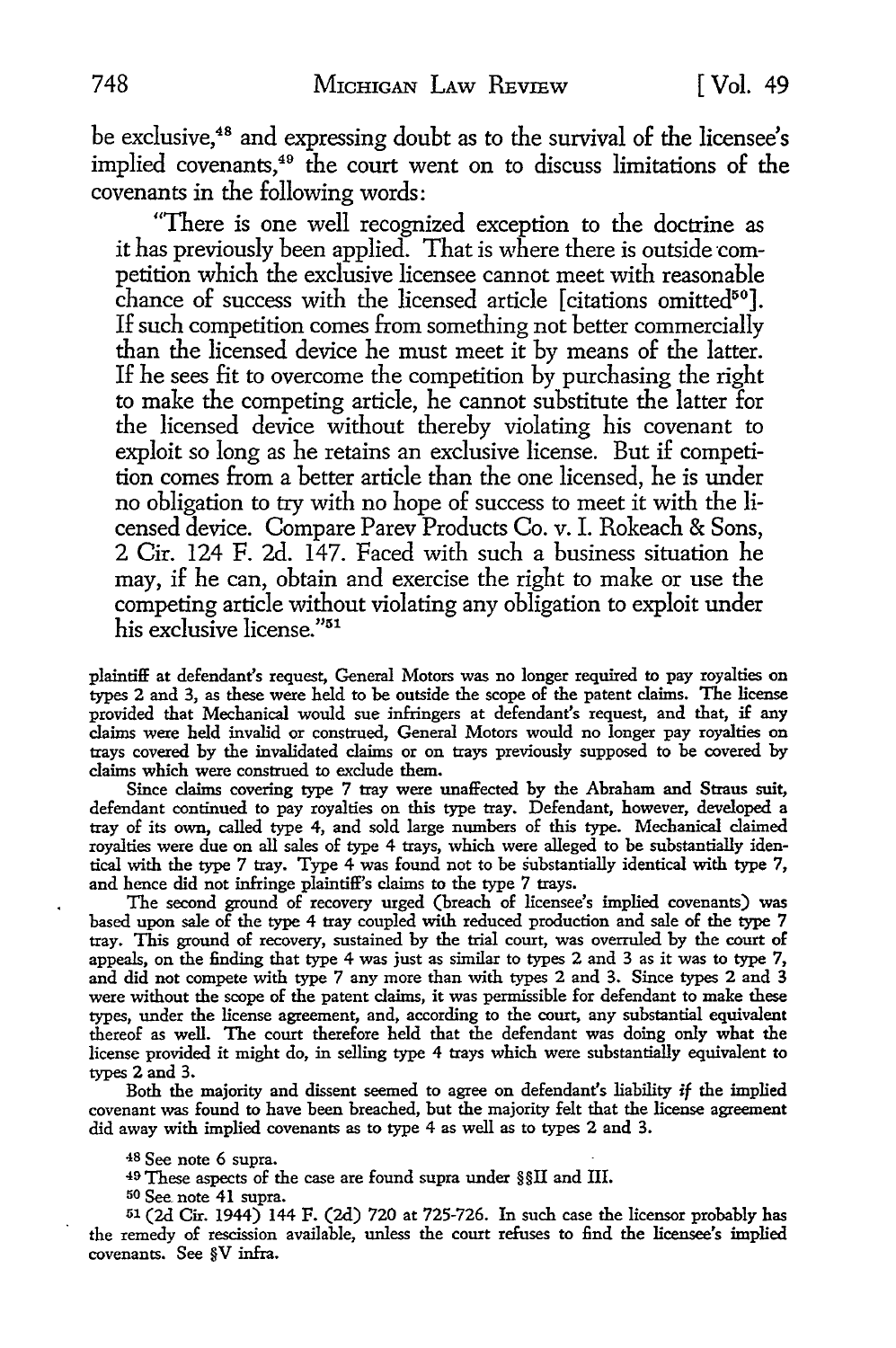#### 1951 ] **CoMMENTS** 749

While there was no evidence of even a threat of outside competition in the *Mechanical Ice Tray* case, the court nevertheless held that there had been no breach of the licensee's implied covenants, apparently on other grounds,52 Frank, J., dissenting vigorously because of a wellfounded belief that the licensee's covenant not to compete had been breached.

#### $\overline{\text{V}}$

## *Licensor's Remedies for Breach of Licensee's Implied Obligations*

It seems clear from the decided cases that adequate remedies should be available to the licensor where his exclusive licensee has failed to live up to the implied obligations arising out of such an arrangement. While a different standard is applied by the English courts,<sup>53</sup> the American courts appear uniformly to allow rescission of agreements which place property, such as a patent, within the exclusive control of another, such as an assignee or exclusive licensee, if the assignee or licensee has failed to render the property productive.<sup>54</sup> For rescission, however, the default must be such that it destroys the essential objects of the contract or results in substantial frustration thereof.55 In this regard, delay in royalty payments for one month has been held insuffiicient ground for rescission,<sup>56</sup> while delay of several years has been held sufficient time to justify rescission.<sup>57</sup> The case is well stated by a New

52 See note 47 supra.

<sup>63</sup>"The difference between the English and American decisions lies in the fact that our courts have allowed rescission where there has been a failure on the part of the grantee or assignee to act in accordance with his obligation to render the property conveyed productive, while the English courts have refused to allow it except for fraud." In re Waterson, Berlin and Snyder Co., (2d Cir. 1931) 48 F. (2d) 704 at 709.

<sup>64</sup> "... There are numerous authorities to the effect that the failure to utilize a patent and pay royalties fixed in an agreement establishes a prima facie right as between the parties to the agreement to bring an action for rescission." Driver-Harris Co. v. Industrial Furnace Corp., (D.C. **N.Y.** 1935) 12 F. Supp. 918 at 919.

55 "To allow rescission, the default must be such that it 'destroys the essential objects of the contract,' Rosenwasser v. Blyn Shoes Inc., 246 N.Y. at page 346, 159 N.E. 84, 85, or it 'must be so fundamental and pervasive as to result in substantial frustration,' Buffalo Builders' Supply Co. v. Reeb, 247 N.Y. at page 175, 159 N.E. 899, 901." In re Waterson,

<sup>56</sup> In re Waterson, Berlin and Snyder, (2d Cir. 1931) 48 F. (2d) 704 at 709. The receiver in bankruptcy of the assignee was there allowed to sell copyrights which were the subject matter of the assignment, subject to an equitable lien for royalty payments to be made by the purchaser to the assignors. The same theory could be applied in the case of an exclusive patent license, if license was transferable.

57 "It seems to me that the case of In re Waterson, Berlin and Snyder Co. et al.  $\ldots$ when examined in its entirety, is controlling upon this court in granting the right to sue.  $\dots$ The whole theory on which rescission was denied was that sufficient time had not elapsed since the royalty became due to justify rescission. In the instant case, royalties are long past due. . . .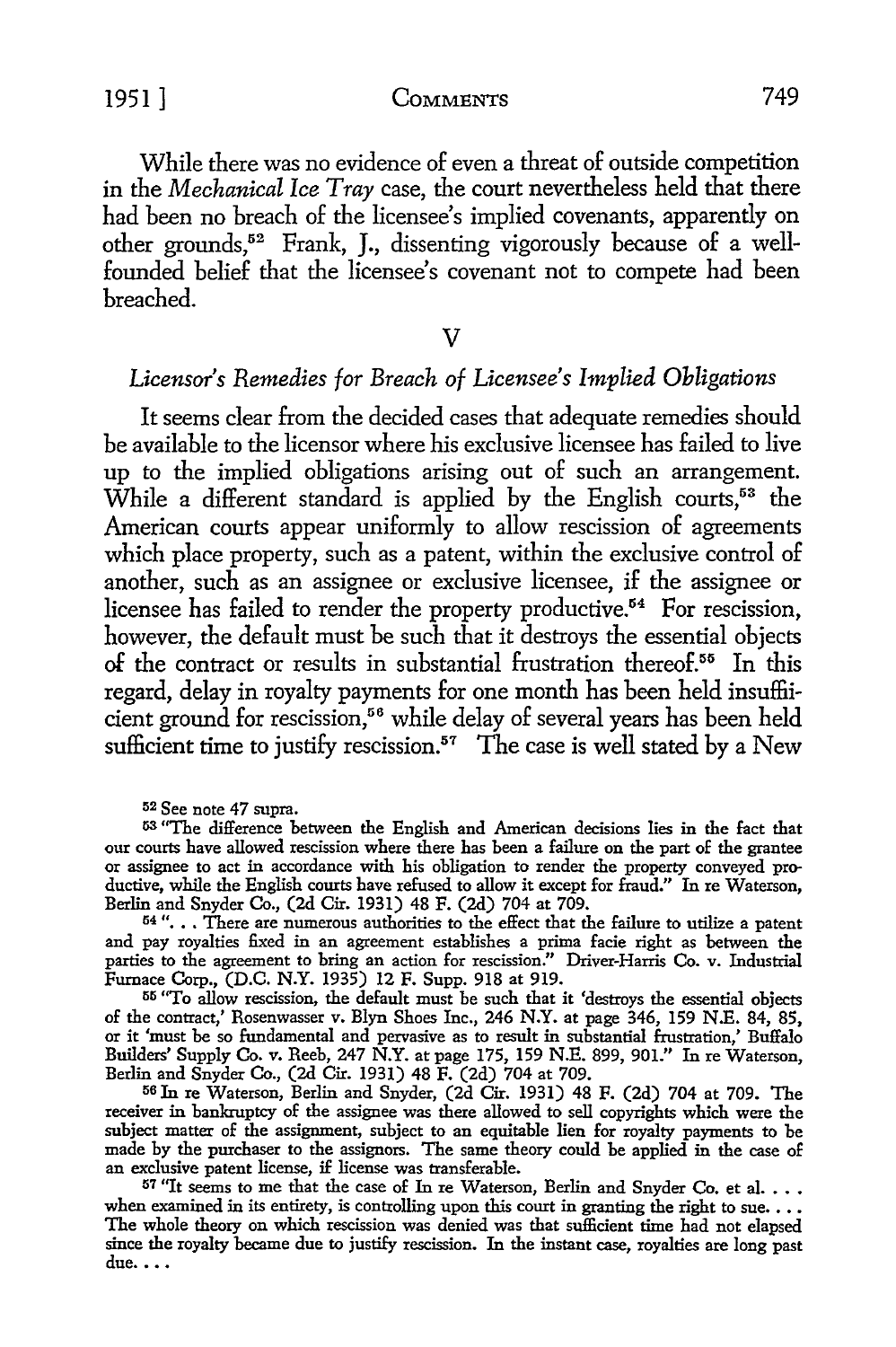York Supreme Court in *Broadcast Music, Inc. v. Taylor*,<sup>58</sup> in the following words:

"One who undertakes to work property, such as a copyright on royalty arrangement, becomes obligated to work it in good faith and for the benefit of the recipient of the royalties, as well as for his own avail. If he fails so to do, and thereby destroys the essential object of the royalty contract, rescission thereof may be decreed."59

While the above case mentions only rescission, there is considerable authority that an accounting may be allowed where a competing product is manufactured, used, or sold in lieu of the licensed subject matter. Thus, in *Guardino Tank Processing Corp. v. Olsson*,<sup>60</sup> after finding that the defendants utilized a competing system solely to evade royalty payment on the licensed system and that use of the competing system was not due to competitive conditions, the court went on to say:

"In a case such as this those liable must account not only for the proceeds of the work done with the Olsson system, but, in addition, for the proceeds of all work done with the Wheeler system as if it had been done with the Olsson system."61

And again:

"Their purpose ... is to evade the use of the Olsson system in order to escape the royalty obligation under the license agreement. Obviously the breach is substantial and warrants rescission."62

It is apparent from the preceding case that not only rescission, or an accounting for royalties on the competing product, but both, may be allowed if justified by the facts of the particular case.<sup>63</sup> It is quite

"It appears  $\ldots$  that a prima facie case is made  $\ldots$  and the motion should be granted." Driver-Harris Co. v. Industrial Furnace Corp., (D.C. N.Y. 1935) 12 F. Supp. 918 at 920. The royalties in this case were almost three years overdue.

58 55 N.Y.S. (2d) 94, 65 U.S.P.Q. 503 (1945).

<sup>59</sup> Id. at 104.

. 60 89 N.Y.S. (2d) 691, 81 U.S.P.Q. 318 (1949).

61 Id. at 699.

62 Id. at 700.

68 See also the earlier case of American Mechanical Improvement Co. v. Des Lauriers Aircraft Corp., 94 N.J. Eq. 197 at 210, 119 A. 179 (1922), where both rescission and an accounting were allowed for plaintiff in the following words: "... complainant is entitled to recover royalties and half profits according to the agreement, and . . • an account should be taken of the number of fans manufactured and sold, the price received therefor and the net profits made on sales, for the purpose of determining the amount due complainant."

"... Since the agreement vests the exclusive patent rights in the defendant company for the life of the patent and provides for no method of revocation, and since the defendant company has failed to perform its part of the agreement and has ceased manufacturing and has apparently abandoned its rights thereunder, it would be inequitable to further deprive complainant of the use of the patent and there should be a decree that the agreement is null and void and is cancelled. . . ."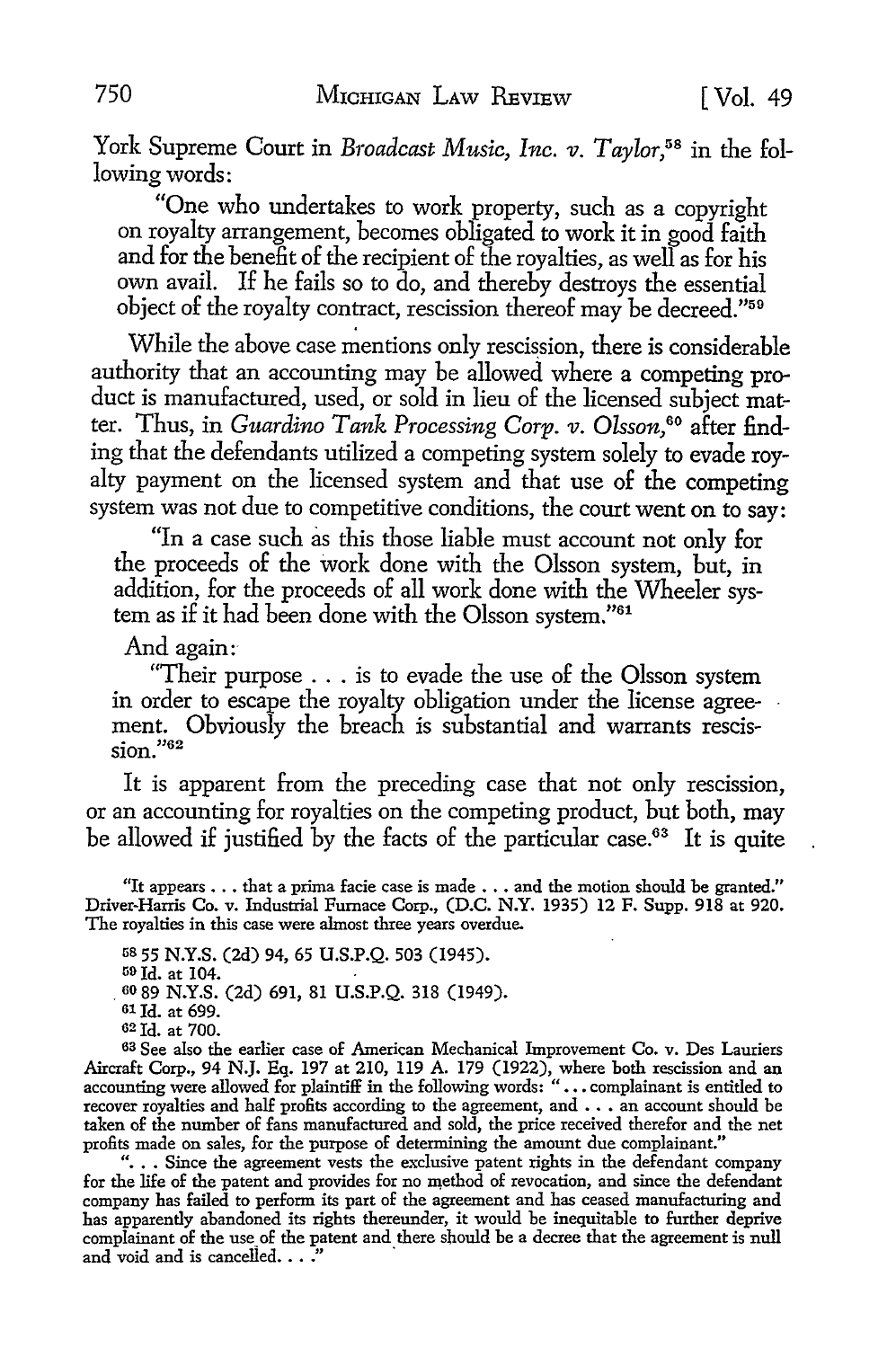1951 ] COMMENTS 751

possible, however, for cases to arise where the licensor may desire an accounting for sales of competing products only, and not rescission, as where defendant is still producing under the exclusive license.<sup>64</sup>

#### VI

## *Policy Considerations in the Light of the Mercoid Case*

There appear to be special considerations in favor of upholding the exclusive licensee's implied covenants. That a patent owner, as holder of a monopoly from the government, authorized by the Constitution and congressional statutes, has the right to use his invention to the exclusion of others, manufacture or produce it himself, or license others to do so is clear, but his right to suppress the patent, $65$  i.e., refrain from using, manufacturing, and selling the patented subject matter and yet prevent others from doing so, has been seriously questioned.<sup>66</sup> While the right of a patent owner to license his patent exclusively under such conditions as to guarantee him the expected benefits of his patent has been upheld on a basis of "reasonableness,"67 the restraint of trade imposed by an exclusive license would not appear to be reasonable if the covenant to exploit were held no longer to exist. It has been pointed out that this very doctrine of the licensee's implied covenant "cuts

64 See Carbo-Frost, Inc. v. Pure Carbonic, Inc., (8th Cir. 1939) 103 F. (2d) 210, cert. den. 308 U.S. 569, 60 S.Ct. 83 (1939), referred to in note 41 supra, wherein an accounting for royalties on a competing product was allowed.

An accounting for royalties on a competing product was the second theory of plaintiff's case in Mechanical Ice Tray Corp. v. General Motors Corp., (2d Cir. 1944) 144 F. (2d) 720. See note 47 supra. But rescission of the license agreement was not sought, perhaps because defendant was still producing, or perhaps because plaintiff's first theory of recovery was that all of defendant's ice tray products fell within the license agreement.

For a plaintiff to ask both rescission and an accounting for sales of competing products would appear to raise the question of inconsistent theories, viz., rescission vs. affirmance, but this apparently has not been considered inconsistent by the courts, as evidenced by the cited cases.

65 See Continental Paper Bag Co. v. Eastern Paper Bag Co., 210 U.S. 405, 28 S.Ct. 748 (1908) recognizing a patentee's right to suppress the patent.

66 Special Equipment Co. v. Coe, (D.C. Cir. 1944) 144 F. (2d) 497. Suppression of a patent is felt by many to be contrary to the constitutional provision that patents are for the purpose of promoting science and useful arts. U.S. Const., art. I, §8, ¶8.

67 See Bement v. National Harrow Co., 186 U.S. 70 at 94, 22 S.Ct. 747 (1902); Manners v. Morosco, 252 U.S. 317, 40 S.Ct. 335 (1920); Interstate Circuit, Inc. v. United States, 306 U.S. 208 at 238, 59 S.Ct. 467 (1939). See also Heaton-Peninsular Co. v. Eureka Specialty Co., (6th Cir. 1896) 77 F. 288. See also United States v. General Electric Co., 272 U.S. 476, 47 S.Ct. 192 (1926).

The same factor of reasonableness has been used to uphold exclusive agency contracts: Virtue v. Creamery Package Co., 227 U.S. 8 at 37, 33 S.Ct. 202 (1913); Locker v. Ameri- can Tobacco Co., (2d Cir. 1914) 218 F. 447; Pearsall Butter Co. v. F.T.C., (7th Cir. 1923) 292 F. *720;* Mar-Hof Co. v. Rosenbacker, 176 N.C. 330, 97 S.E. 169 (1918).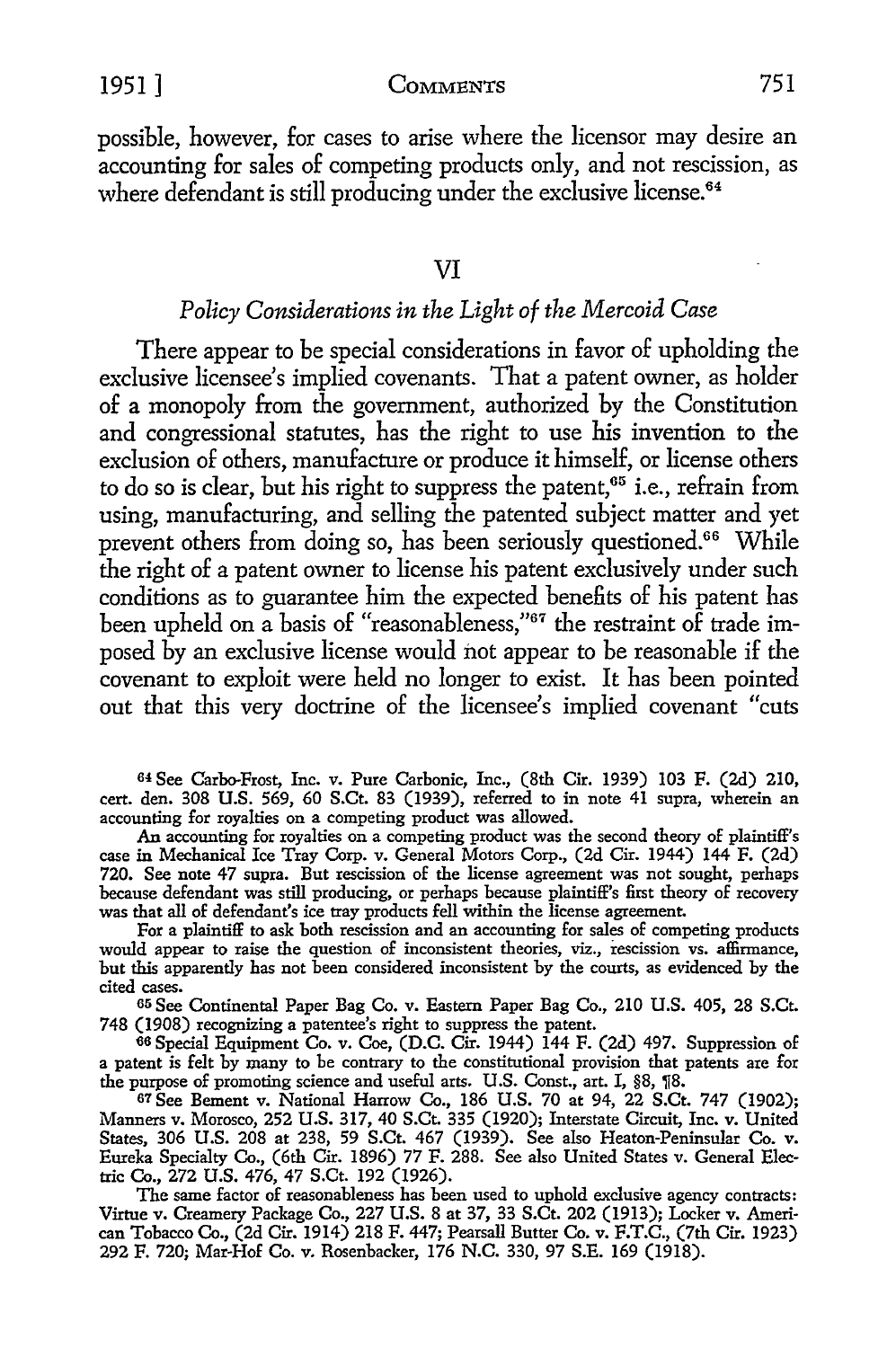across"<sup>68</sup> the suppression rule of the *Paper Bag Case*<sup>69</sup> in favor of the public interest, by not allowing an exclusive licensee to deprive the public of benefits of the patent.

Surely the companion covenant of the exclusive licensee, not to compete, also has as its objective the full exploitation of the patent, with consequent gain to the public, and any objection thereto as restricting the scope of operations of the licensee cannot be sound in view of the ''good faith," "reasonable" and "competition" exceptions to the licensee's covenants, discussed supra under section IV. The licensee is not forced to pawn off upon the public an inferior product, since such a product could not meet competition and the licensee could not produce and sell the same with profit by a reasonable, good faith effort. Consequently, it is not obvious how the public could suffer in any way by implication of the covenant not to compete.

Nonetheless, it was strongly urged by defendant in the *Mechanical Ice Tray case*,<sup>70</sup> and strongly hinted by the court in that case,<sup>71</sup> that public policy no longer permits an exclusive licensee to be so restricted. Basis for this argument was the *Mercoid* case,72 which struck at licenses which required the licensee to use unpatented articles to obtain the benefits of the patented device. While it is true that the licensee's covenant not to compete affects items not covered by the patent license to the extent that it *excludes* those from the licensee's exploitations unless the licensed patent cannot meet competition, the effect of this restriction is actually to *limit* the scope of the monopoly derived from the patent, *not extend* it, and to *encourage* competition between the patented subject matter and other similar subject matter rather than stifle it, incidentally ensuring to the public the full exploitation of the licensed patent. This is the exact opposite of the effect of so-called tying licenses, which extend the patent monopoly *by including* unpatented articles, *decrease* competition in the field of the unpatented articles, and may incidentally reflect inferior quality or increased price of the tiedin unpatented articles in the finished product passed on to the public. The extreme difference in result effected by the two types of license

<sup>68</sup>Frank, J., dissenting in Mechanical Ice Tray Corp. v. General Motors Corp., (2d Cir. 1944) 144 F. (2d) 720 at 728.

<sup>69</sup> Continental Paper Bag Co. v. Eastern Paper Bag Co., 210 U.S. 405, 28 S.Ct. 748 (1908).

<sup>70</sup> Mechanical Ice Tray Corp. v. General Motors Corp., (2d Cir. 1944) 144 F. (2d) 720.

<sup>71</sup>Id. at 725 and 726. Decision on the point was not considered necessary in view of the court's interpretation of the license. Id. at 725.

<sup>72</sup> Mercoid Corp. v. Mid-Continent Investment Co., 320 U.S. 661, 64 S.Ct. 268 (1944).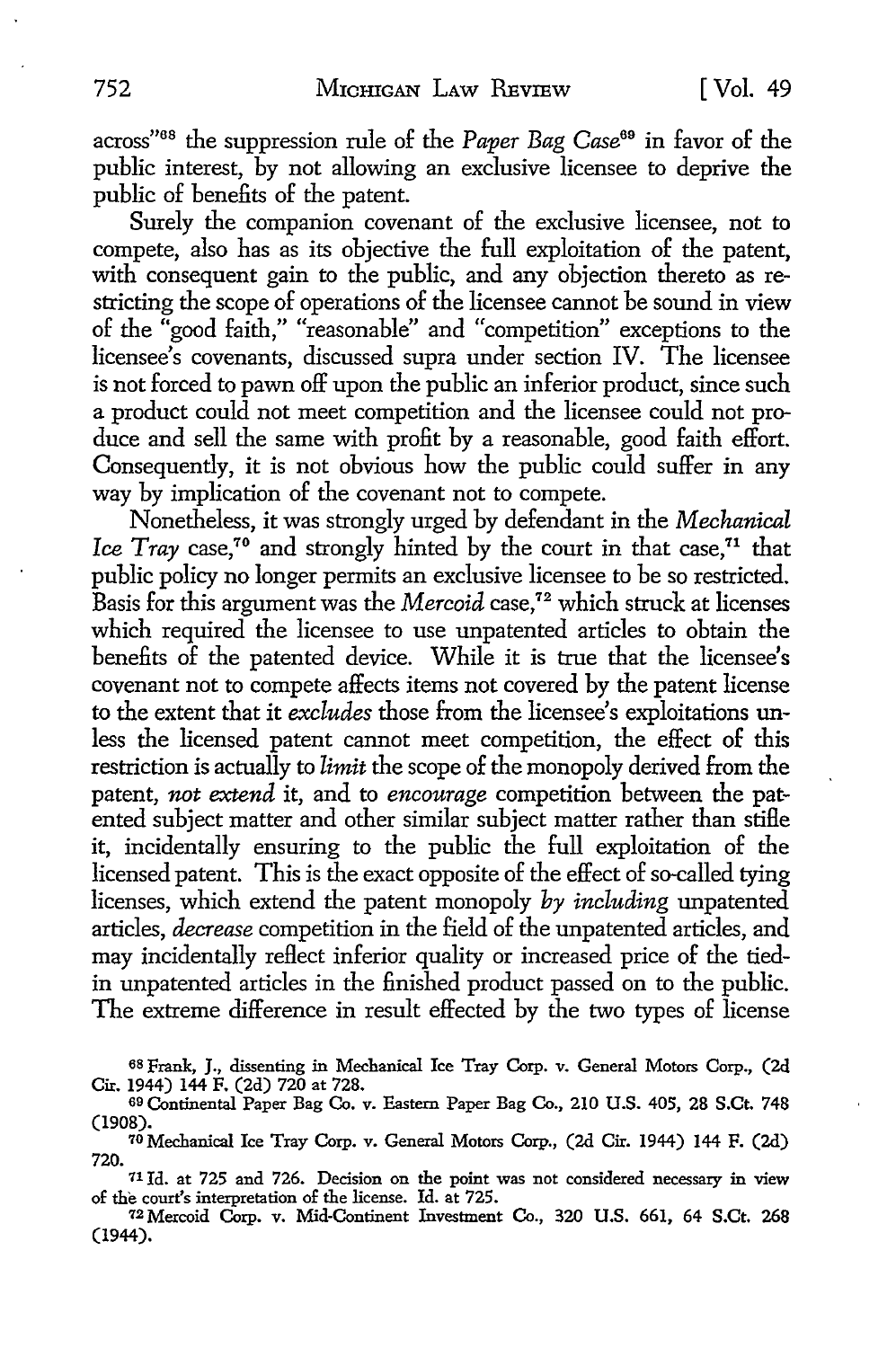restrictions makes it difficult to conceive how the *Mercoid* decision has any application to the exclusive licensee's implied covenants.

The inconsistent position in which one finds oneself when attempting to argue that the licensee's implied covenant no longer can exist because of public policy is illustrated in the *Mechanical Ice Tray* case.<sup>73</sup> While the decision went off on the interpretation of the license agreement, found by the majority to allow the competition complained of by Mechanical, the dissent did not agree with the majority's interpretation of the agreement and consequently had to meet defendant's argument that the licensee's covenants no longer survived. Judge Frank disposed of this argument in short order as inconsistent, since on the one hand the licensee defendant must urge that patents should not be used to repress competition unduly,<sup>74</sup> while on the other hand it asserts that it may employ its license to reduce competition between the licensed patented product, machine, or process, and the product, machine, or process being used by the licensee in lieu thereof, which obviously bars the public from receiving the advantages of the exploitation of the licensed patent.75 Not only did Judge Frank think the licensee's covenants still existed, and should have been applied in that case, the license notwithstanding, but he also met the defendant's argument that, if the licensee's covenants be held to exist, a licensee could not make or sell a competing product even where licensed under an invalid patent, by reference to *Nachtman Spring-Filled Corp. v. Kay Mfg.* Co.76 This

<sup>73</sup>Mechanical Ice Tray Corp. v. General Motors Corp., (2d Cir. 1944) 144 F. (2d) 720.

74 Referring to the implied covenant not to compete, as a repression of the licensee's competition with the licensed patent.

75 There was not even a threat of outside competition in the Mechanical Ice Tray case, to justify defendant's failure fully to exploit the licensed patent. The competition of defendant with the licensed patent would therefore be a breach of the implied covenant not to compete, and it is this breach which would be to the public detriment since the licensed patent would not thereafter be exploited as fully as it would if the defendant's competition were excluded.

76 (2d Cir. 1943) 139 F. (2d) 781. This case indicates, inter alia, that a licensee could question validity of a patent under which it was licensed even though the licensee had expressly covenanted not to question the patent's validity, because of the court's desire to safeguard the public interest, and apparently Judge Frank had this aspect of the case in mind. Even though the license does not impose any conditions which would be illegal if not for the patent monopoly, e.g., price-fixing conditions, it may be that the defense of invalidity may not be waived, as it is based on public policy and is in the public interest. Id. at 785-786. *As* to the problem of licensee's estoppel to question validity of the patent · under which it is licensed, see Sola Electric Co. v. Jefferson Electric Co., 317 U.S. 173, 63 S.Ct. 172 (1942); Scott Paper Co. v. Marcalus Mfg. Co., 326 U.S. 249, 66 S.Ct. 101 (1945); Edward Katzinger Co. v. Chicago Metallic Mfg. Co., 329 U.S. 394, 67 S.Ct. 416 (1947); MacGregor v. Westinghouse Electric and Mfg. Co., 329 U.S. 402, 67 S.Ct. 421 (1947), especially the dissent in the last two cases, indicating the uncertainty which presently exists in relation to the estoppel problem.